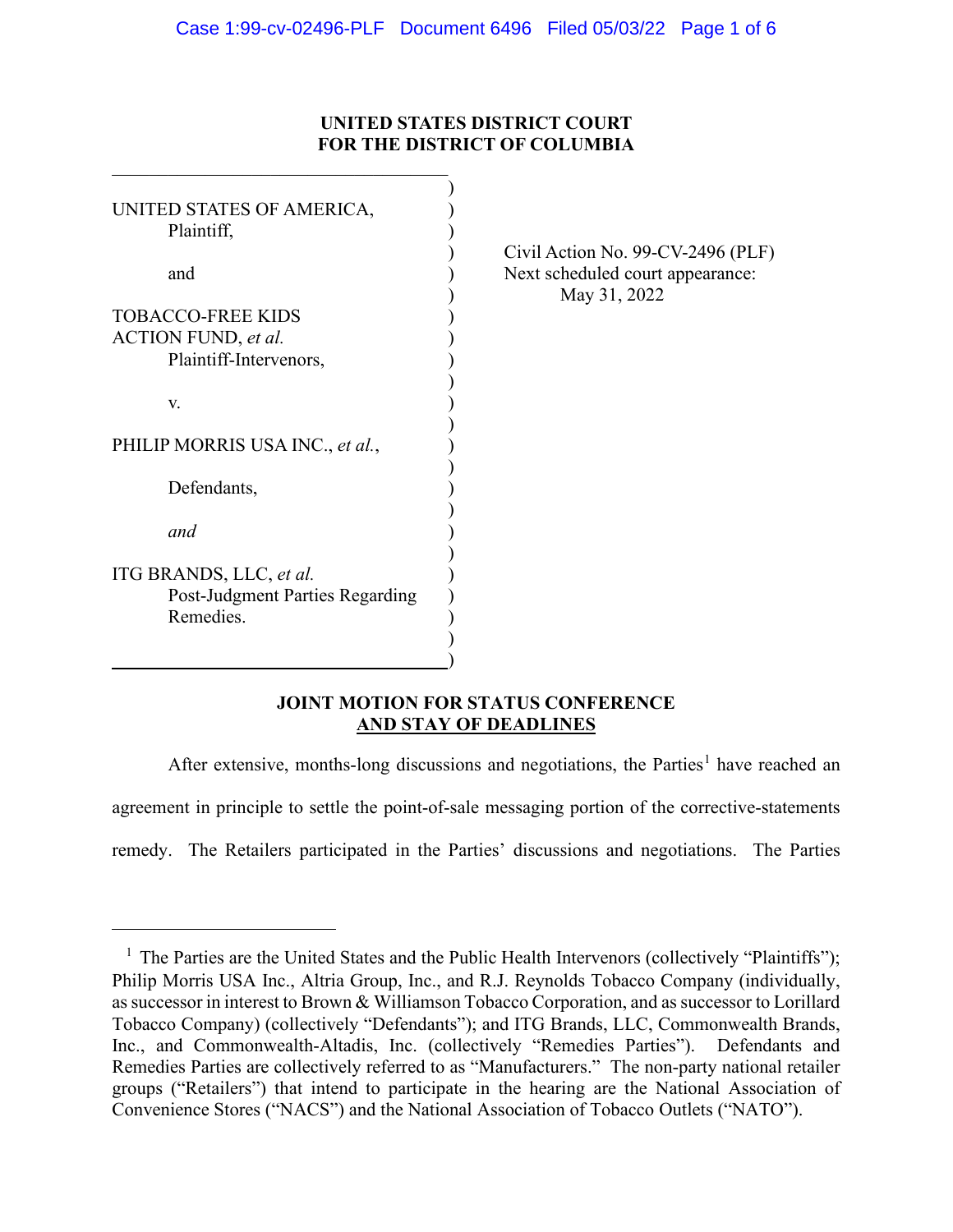## Case 1:99-cv-02496-PLF Document 6496 Filed 05/03/22 Page 2 of 6

believe that the proposed settlement is a fair and equitable resolution, promotes judicial economy and the interests of justice and, if approved by the Court, will obviate the need for the scheduled evidentiary hearing.

The Parties' proposed settlement covers nine main components:

- 1) the placement and number of corrective-statement signs adjacent to the main cigarette merchandising display at participating retail locations;
- 2) the placement of corrective-statement signs near the main customer entrance at certain participating retail locations;
- 3) the design of corrective-statement signs;
- 4) the duration of the period during which participating retail locations must post the corrective-statement signs;
- 5) the rotation of corrective-statement signs at participating retail locations;
- 6) the display of corrective-statement signs in Spanish at participating retail locations that (i) are required to display two or more corrective-statement signs and (ii) are located in certain Census tracts;
- 7) an auditor to conduct in-person audits to review compliance with the settlement remedy at participating retail locations;
- 8) consequences for participating retail locations upon findings (via in-person audits) of minor and major noncompliance with the settlement remedy and separate consequences for Manufacturers if in-person audits reveal major noncompliance above a threshold percentage of audited participating retail locations; and
- 9) the establishment of a working group to address implementation and compliance issues.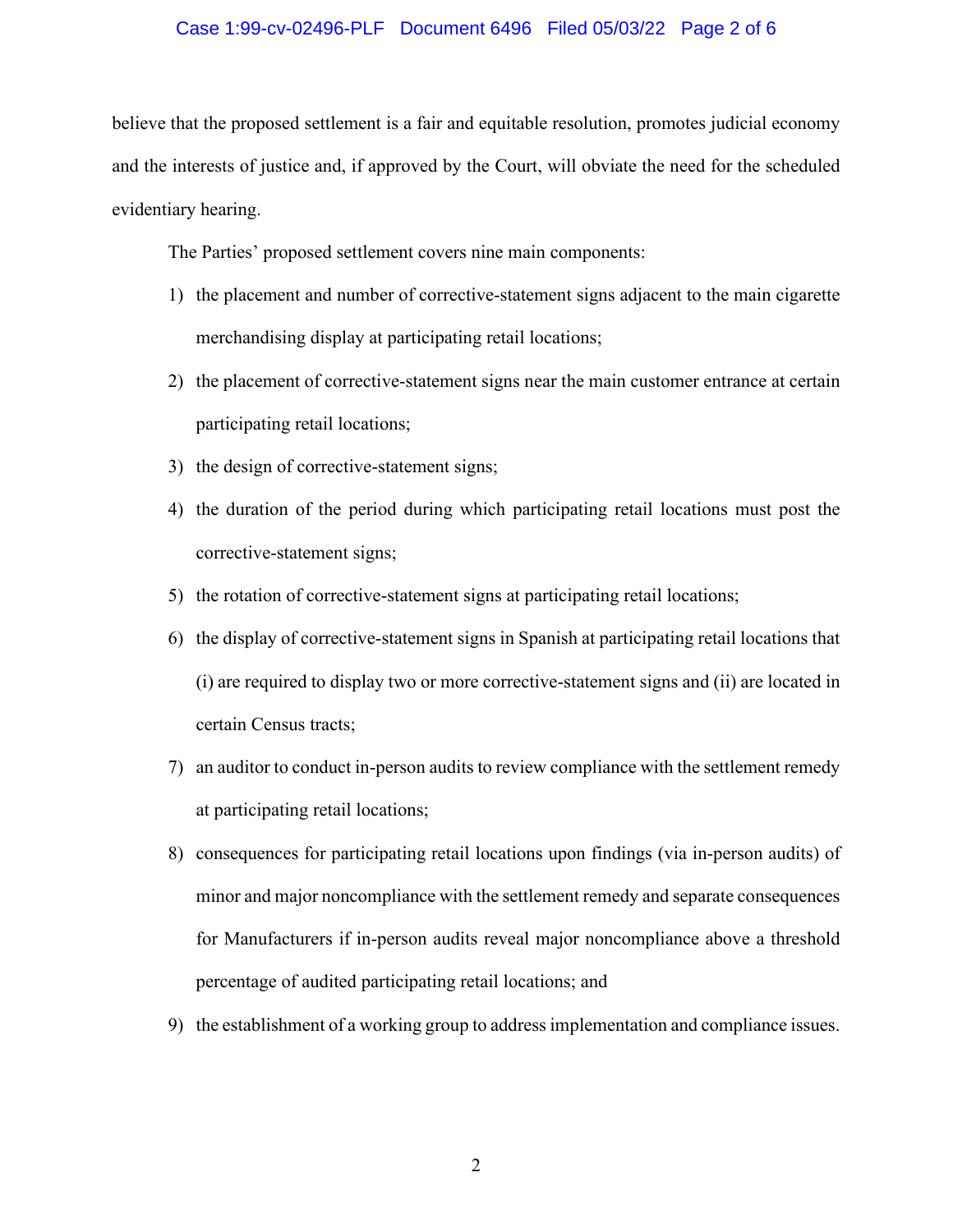## Case 1:99-cv-02496-PLF Document 6496 Filed 05/03/22 Page 3 of 6

The Parties, with continued input from the Retailers, are working diligently to reduce the agreement in principle into a proposed consent decree that complies with the requirements of Federal Rule of Civil Procedure 65 and can be submitted to, and adopted by, the Court. The Parties also have discussed a procedure and timeline for finalizing, and securing the Court's approval of, the proposed settlement, including the questions of (1) whether affected retailers should be provided notice of the proposed settlement and an opportunity to be heard and (2) how to maintain a trial schedule if settlement is ultimately not possible. The Parties would benefit from the Court's input on and resolution of these issues. Accordingly, the Parties jointly request that the Court convene a status conference in this matter at its soonest convenience and stay all pending deadlines pending the status conference. The Retailers have no objection to the Court granting the relief requested by the Parties in this Joint Motion.

WHEREFORE, the Parties jointly request that the Court convene a status conference in this matter and stay all pre-hearing and hearing deadlines pending the status conference and further order of the Court.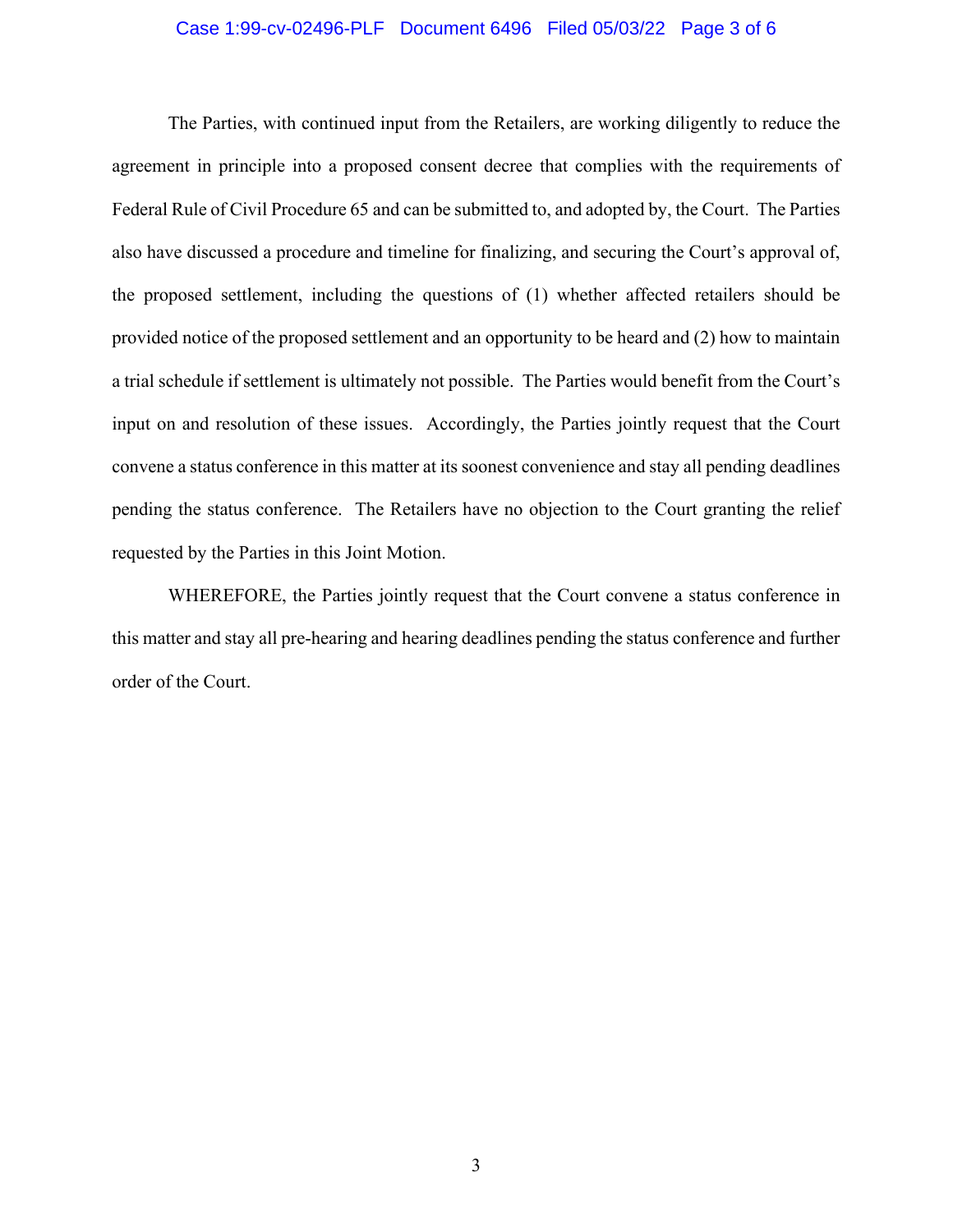Dated: May 3, 2022 Respectfully submitted,

 $\sqrt{s}$ 

Miguel A. Estrada (D.C. Bar No. 456289) Amir C. Tayrani (D.C. Bar No. 490994) GIBSON, DUNN & CRUTCHER LLP 1050 Connecticut Avenue, N.W. Washington, D.C. 20036-5306 Telephone: (202) 955-8257 Fax: (202) 530-9016 [mestrada@gibsondunn.com](mailto:mestrada@gibsondunn.com) atayrani@gibsondunn.com

George C. Lombardi WINSTON & STRAWN LLP 35 W. Wacker Drive Chicago, IL 60601 Telephone: (312) 558-5969 Fax: (312) 558-5700 glombard@winston.com

*Attorneys for Defendants Altria Group, Inc. and Philip Morris USA Inc.*

#### $\sqrt{s}$

John M. Gore (D.C. Bar No. 502057) Jon G. Heintz (pro hac vice) JONES DAY 51 Louisiana Avenue, N.W. Washington, D.C. 20001-2113 Telephone: (202) 879-3939 Fax: (202) 626-1700 jmgore@jonesday.com jheintz@jonesday.com

Jeffrey A. Mandell (D.C. Bar No. 999791) STAFFORD ROSENBAUM LLP 222 West Washington Avenue, Suite 900 Madison, Wisconsin 53703 Telephone: (608) 256-0226 Fax: (608) 259-2600 [jmandell@staffordlaw.com](mailto:jmandell@staffordlaw.com)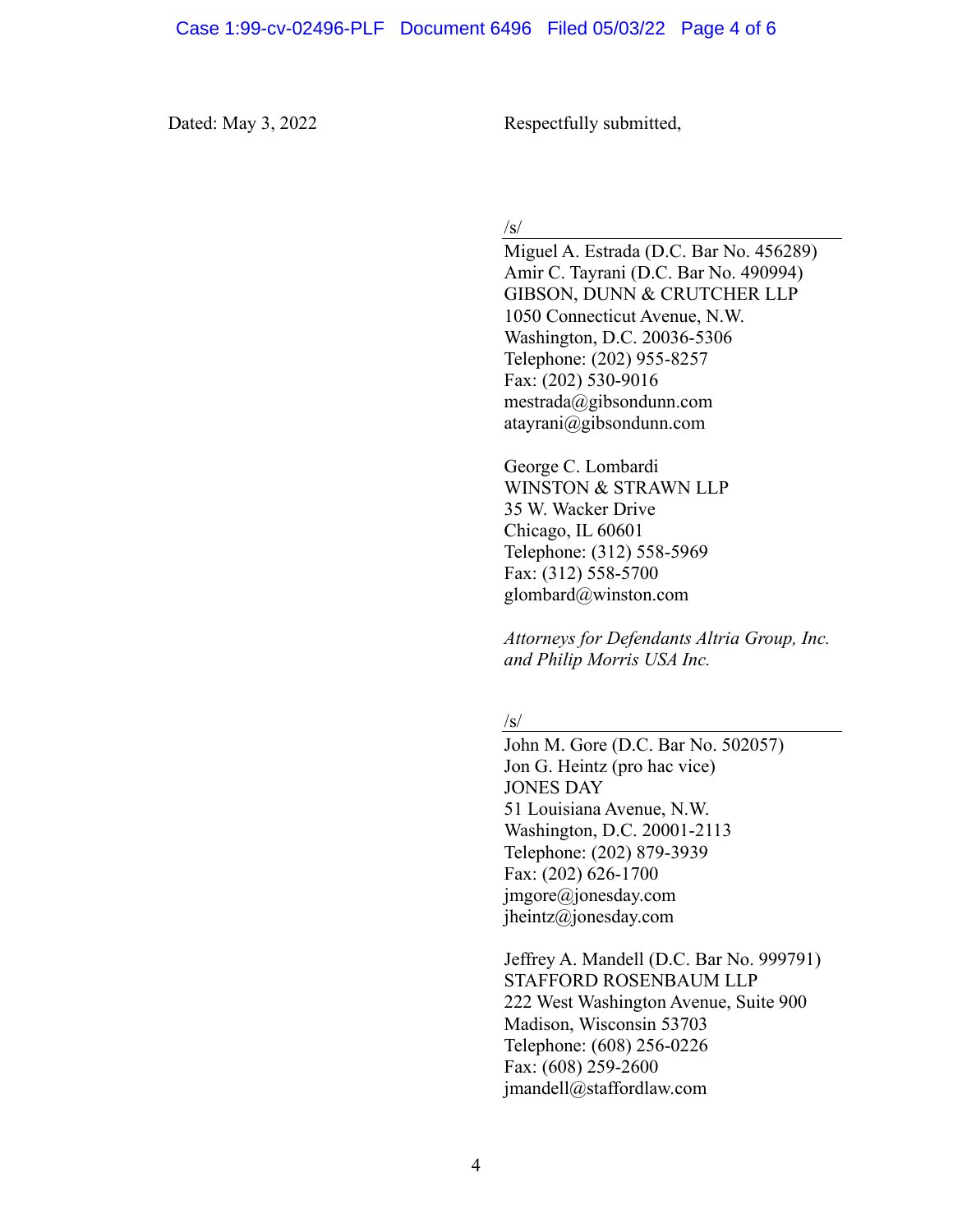*Attorneys for Defendant R.J. Reynolds Tobacco Company (individually, as successor in interest to Brown & Williamson Tobacco Corporation, and as successor to Lorillard Tobacco Company)*

/s/

Elizabeth B. McCallum (D.C. Bar No. 451361) BAKER & HOSTETLER LLP 1050 Connecticut Avenue, N.W. Washington, D.C. 20036-5304 Telephone: (202) 861-1500 Fax: (202) 861-1783

*Attorneys for Post-Judgment Parties Regarding Remedies ITG Brands, LLC, Commonwealth Brands, Inc. and Commonwealth-Altadis, Inc.*

### BRIAN M. BOYNTON

Principal Deputy Assistant Attorney General Civil Division

GUSTAV W. EYLER, Director LISA K. HSIAO, Assistant Director Consumer Protection Branch

#### /s/

ADAM E. LYONS Assistant Director JAMES NELSON Senior Trial Attorney ZACHARY A. DIETERT MEREDITH B. HEALY Trial Attorneys Civil Division United States Department of Justice PO Box 386 Washington, DC 20044-0386 Telephone: 202-532-4406 (Lyons) adam.e.lyons@usdoj.gov

*Attorneys for Plaintiff United States of America*